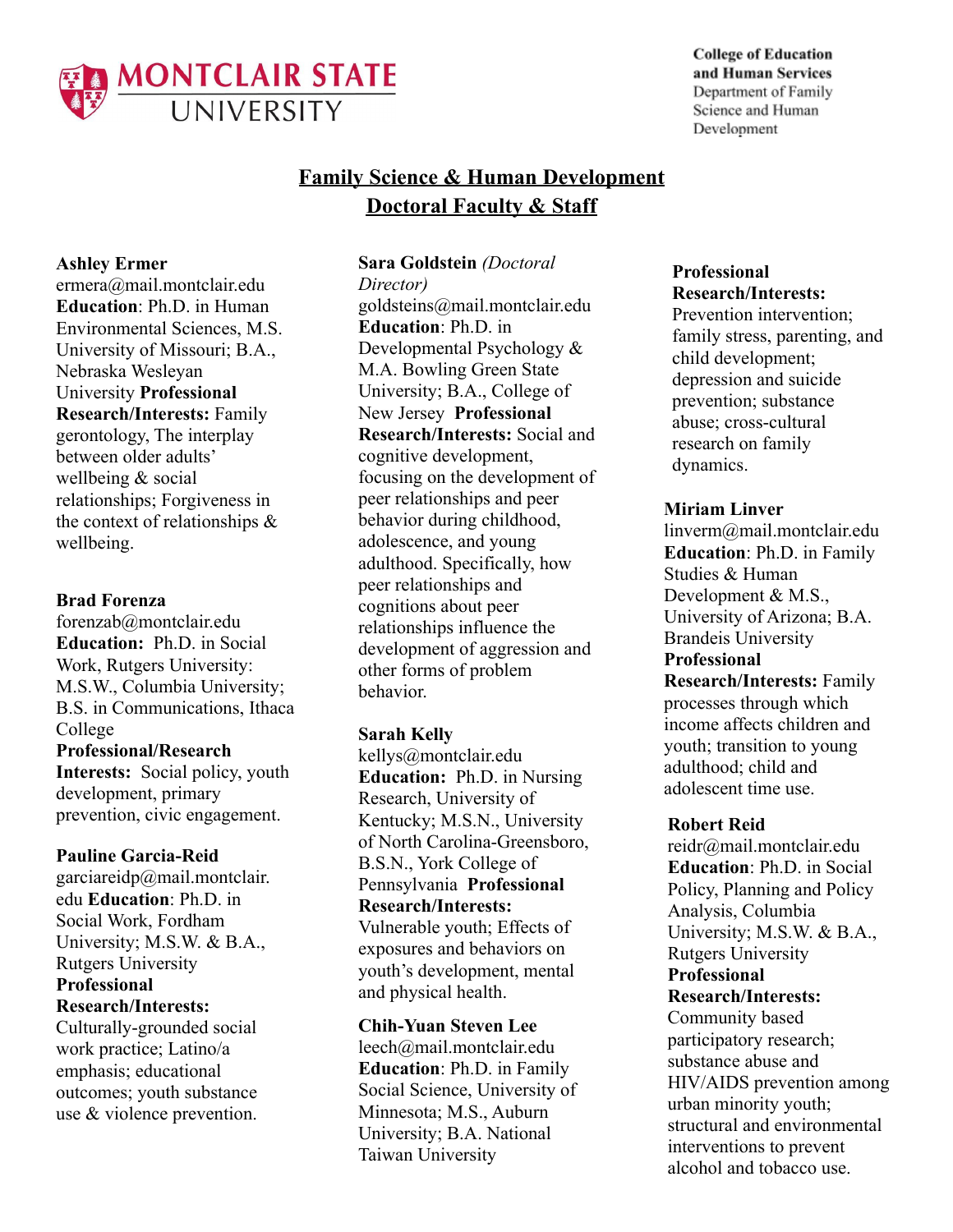

## **David Schwarzer**

schwarzerd@mail.montclair.edu **Education:** Ph.D. in Language Reading and Culture, University of Arizona; M.A. & B.A., Tel-Aviv University **Professional Research/Interests:** Emergent literacy development in multilingual transnational settings; Research as a tool for empowerment; Internationalizing teacher education, and Translingualism.

## **Pearl Stewart**

stewartp@mail.montclair.edu **Education**: Ph.D. in Family Studies, University of Delaware; M.S.S.A., Case Western Reserve University; B.S., University of Delaware **Professional Research/Interests:**

African-American extended families; family diversity; cultural connections between African American and West African families.

# **Jennifer Brown Urban**

urbanj@mail.montclair.edu **Education**: Ph.D. in Human Development & M.A., Cornell University; B.A., Tufts University **Professional Research/Interests:** Applied developmental science; positive youth development; developmental systems theories; systems science methodologies; out-of-school activity involvement and the impact on positive and

negative indicators of development; ecological factors as context for development; adolescent selfregulation; effective means of integrating research and practice; evaluation and program planning particularly for youth development programs, STEM (science, technology, engineering, mathematics) programs, and public health programs.

## **Brad van Eeden-Moorefield**

vaneedenmobr @mail.montclair.edu **Education**: Ph.D. in Human Development and Family Studies & M.S.W., University of North Carolina, Greensboro; B.A., Appalachian State University **Professional Research/Interests:** Factors related to relationship quality and stability; contextual effects (i.e., discrimination, policy) on family relationships; remarriage and stepfamilies; LGBT-headed families; program development and evaluation; qualitative and quantitative internet methodology.

## **Jason Williams**

williamsjas@montclair.edu **Education:** Ph.D. in Administration of Justice, Texas Southern University, M.S. and B.S. in Criminal Justice, New Jersey City University **Professional Research/Interests:** Critical Criminology; Race and Justice, Race and Social Control;

**College of Education** and Human Services Department of Family Science and Human Development

Gender and Social Control; Race and Policing; Citizen Reentry and Families; Fatherhood and Motherhood; Violence and Communities; Social Justice; Black Feminist Methodologies; Qualitative Methodologies; Critical Race **Theories** 

**Jennifer Van Vort** Doctoral Program Associate, [vanvortj@mail.montclair.edu](mailto:vanvortj@mail.montclair.edu) B.A. Hampshire College